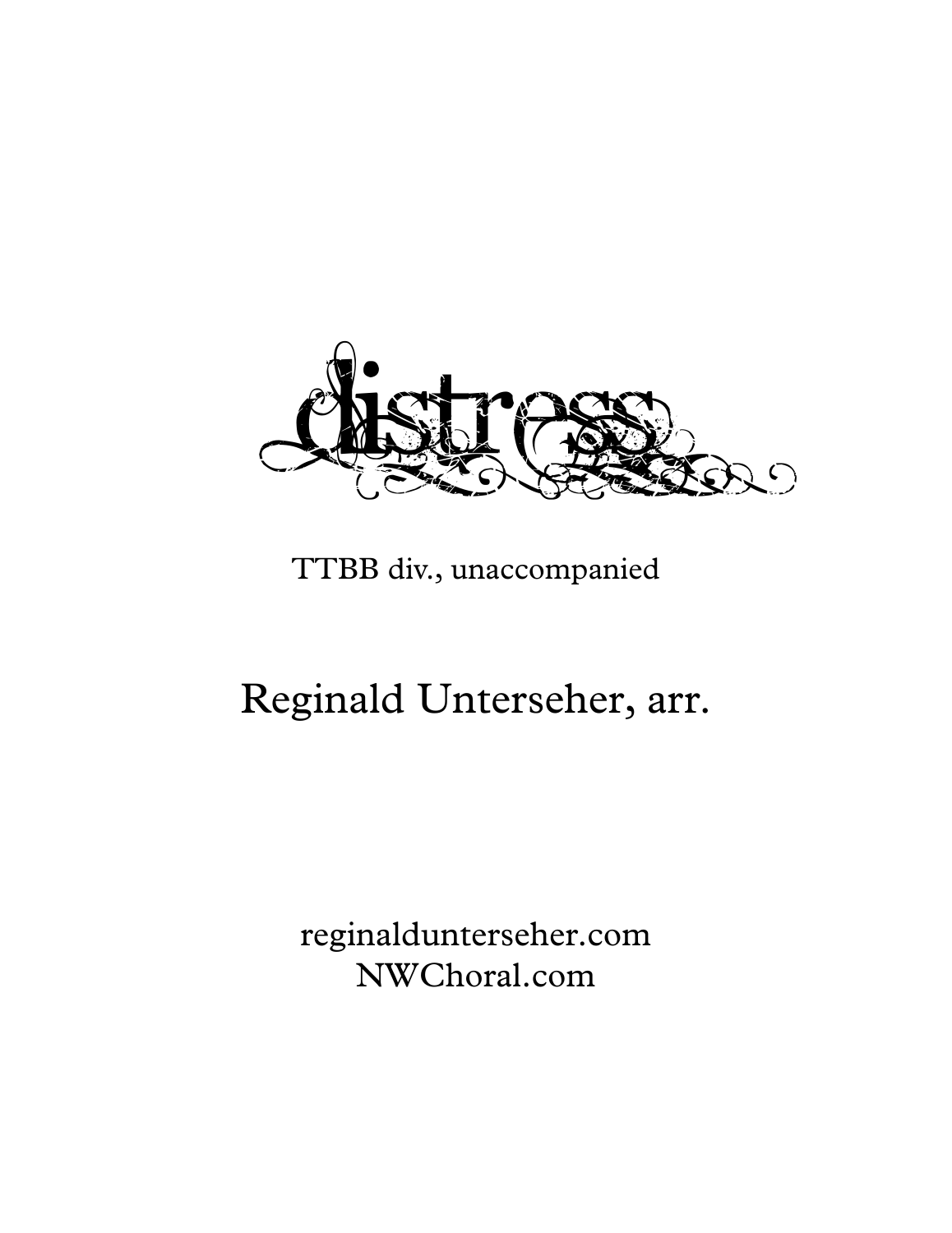So fades the lovely, blooming flow'r; Frail, smiling solace of an hour; So soon our transient comforts fly, And pleasure only blooms to die.

Is there no kind, no healing art To soothe the anguish of the heart? Spirit of grace, be ever nigh; Thy comforts are not made to die

Let gentle patience smile on pain, Till dying hope revives again; Hope wipes the tear from sorrow's eye, And faith points upward to the sky.

---Anne Steele, 1760

This poem, though written in 1760 as a hymn and appearing in Southern Harmony and other hymnals, is not so much theological as it is a heart-wrenching expression of sorrow and loss.

Anne Steele was no stranger to this subject matter. Her mother died when Anne was only three years old.When she was 19, she sustained an injury to her hip, which left her permanently disabled. She was engaged to be married when she was 21, and on the day of her wedding, her fiance drowned.

This setting was inspired by the CivilWar soldiers who would have known this from the hymnals of the time.The music starts with a quiet statement of fragments of the tune over a drone, like the soldiers in the quiet introspection of a night in the field.We then hear the first verse over a minimal accompaniment.The second verse begins with a driving, marching accompaniment, with the verse now stated in a more bitter, angry way with an overlay reminiscent of the ghosts of their fallen comrades. In the last verse, we hear resignation and acceptance as all the voices come together, before going back to a reflection of the opening.

The tune, DISTRESS, is unattributed in Southern Harmony, and was probably written byWilliamWalker.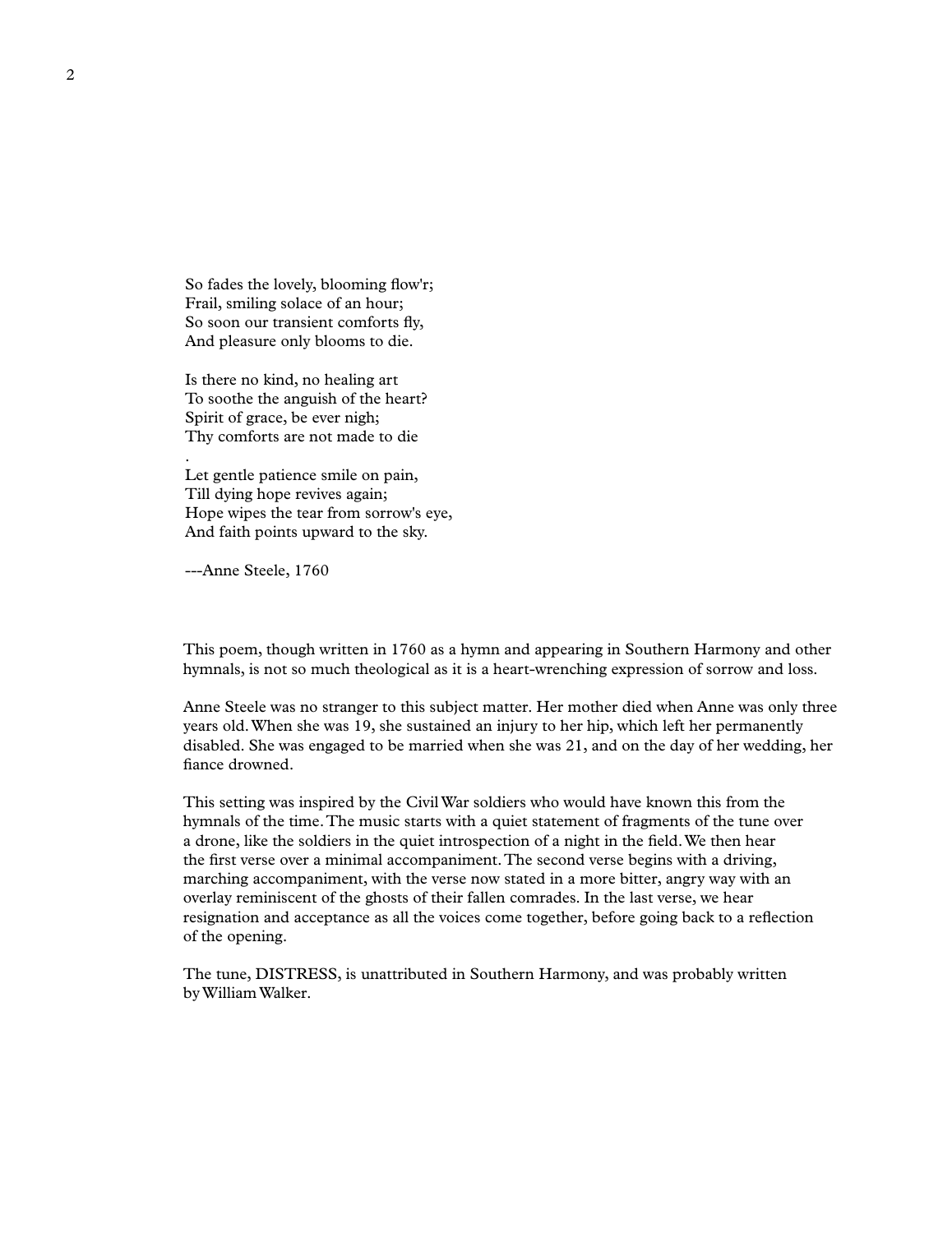

*\*audible 'h' may substitute open mouthed "ng" throughout*



reginaldunterseher.com

*for x copies*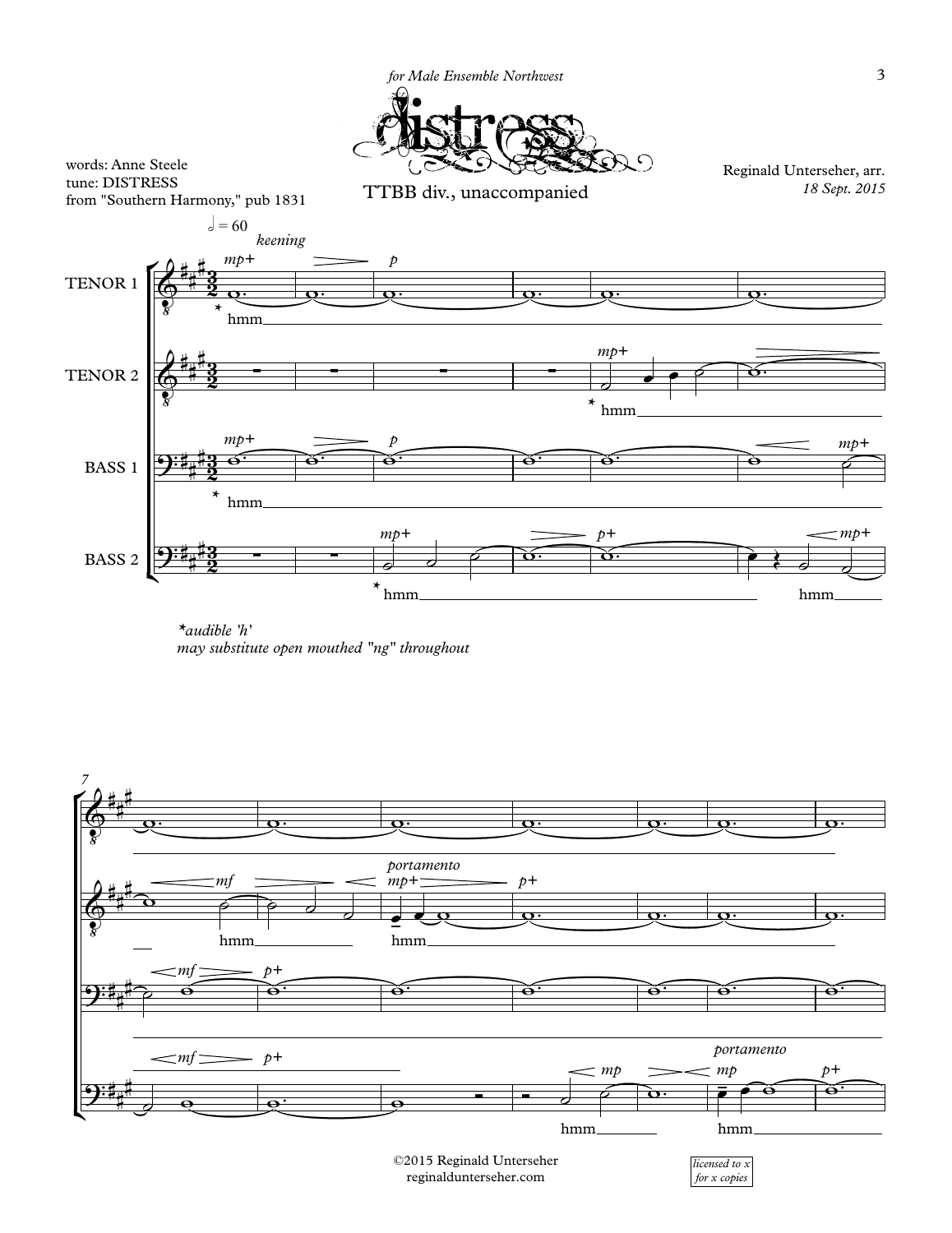



4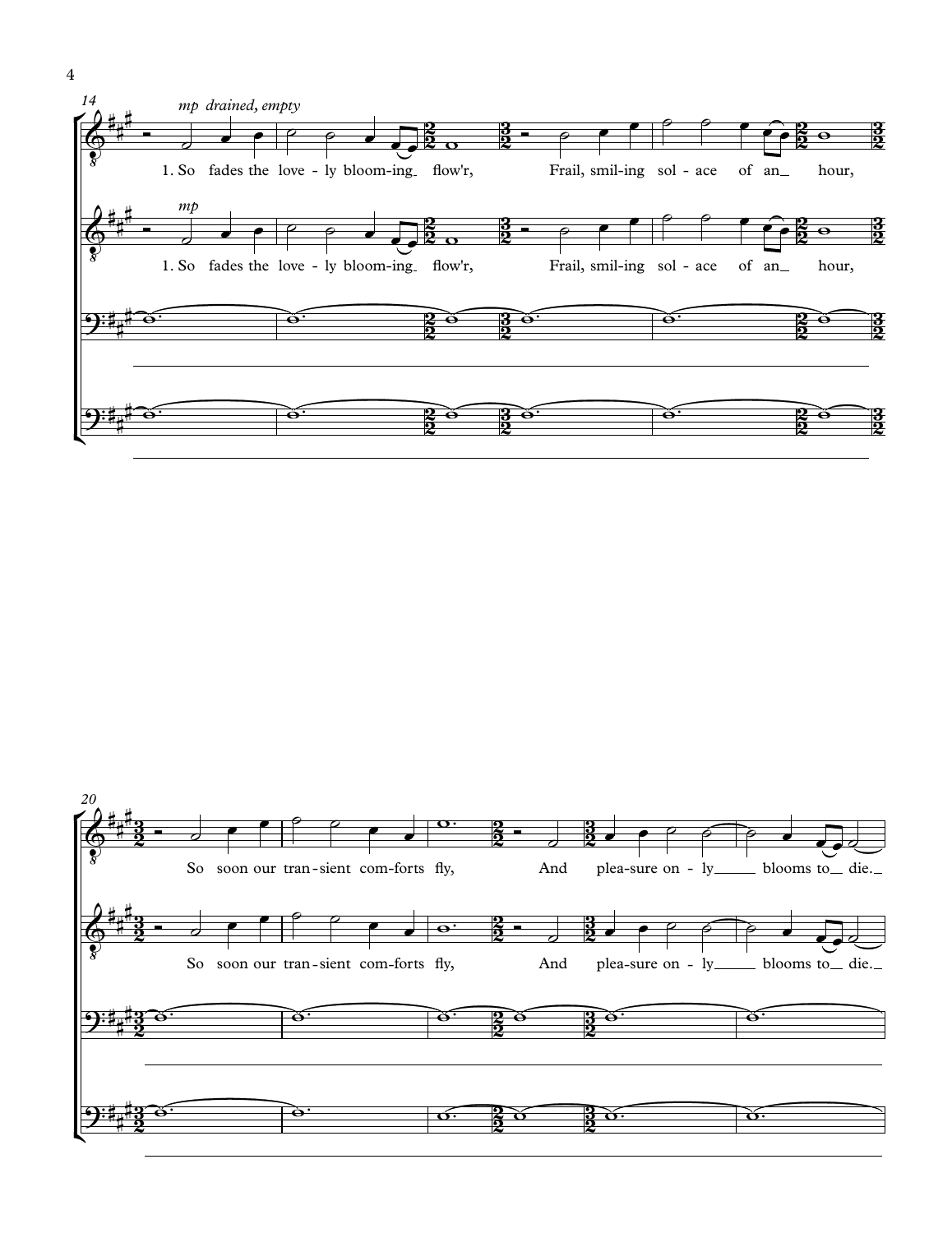



removed for security,

thanks for understanding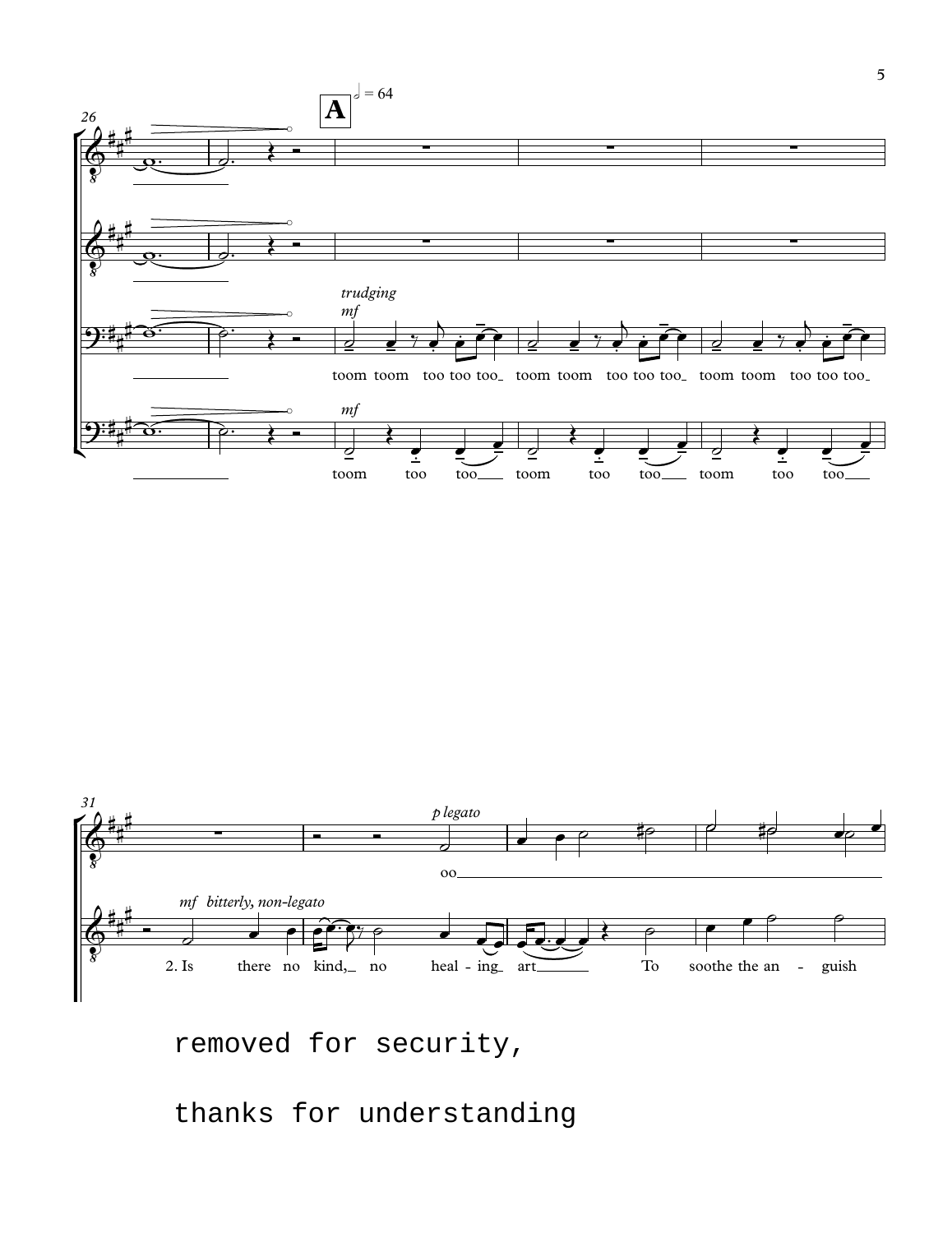

removed for security,

## thanks for understanding



*with resignation in every breath, take* 

6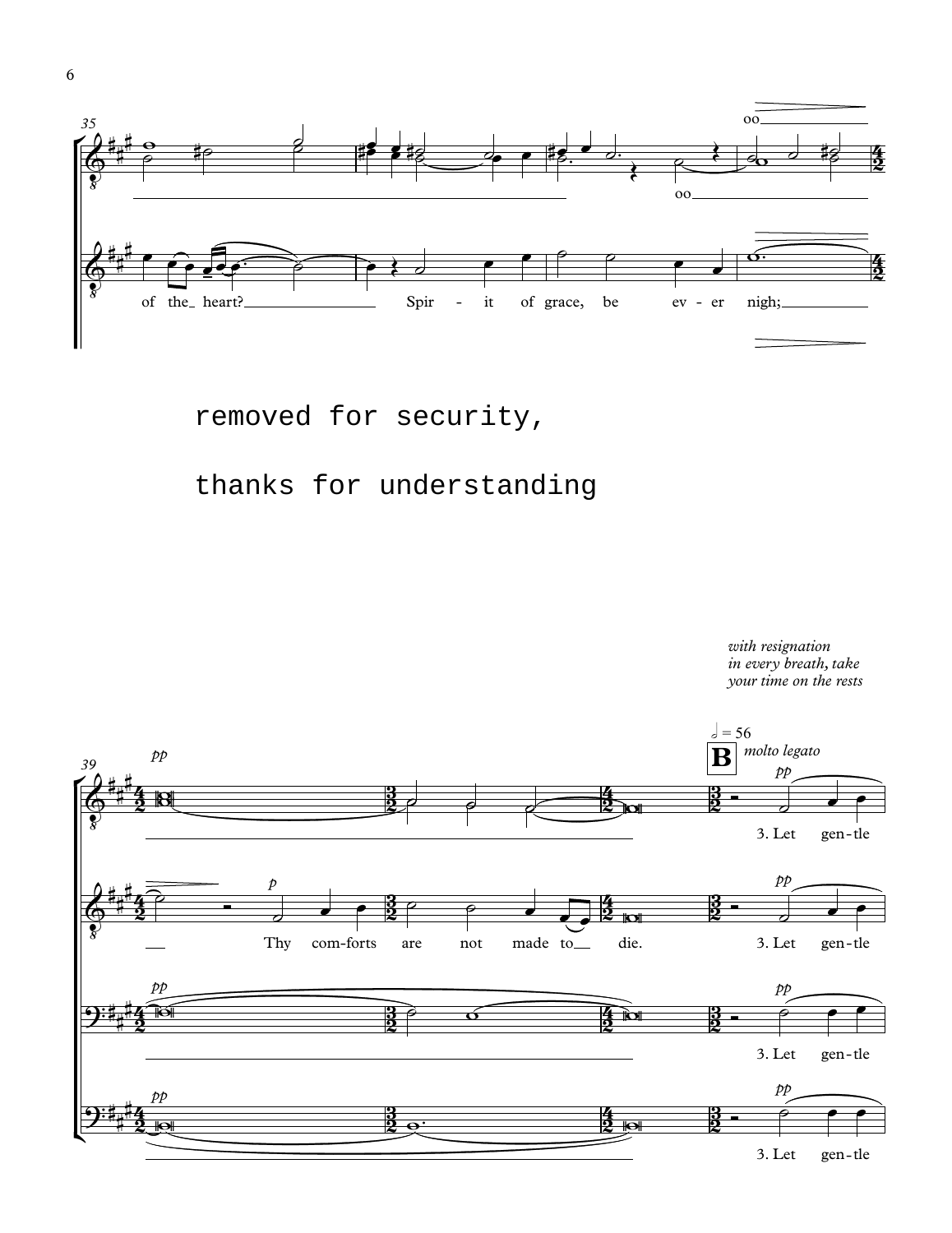